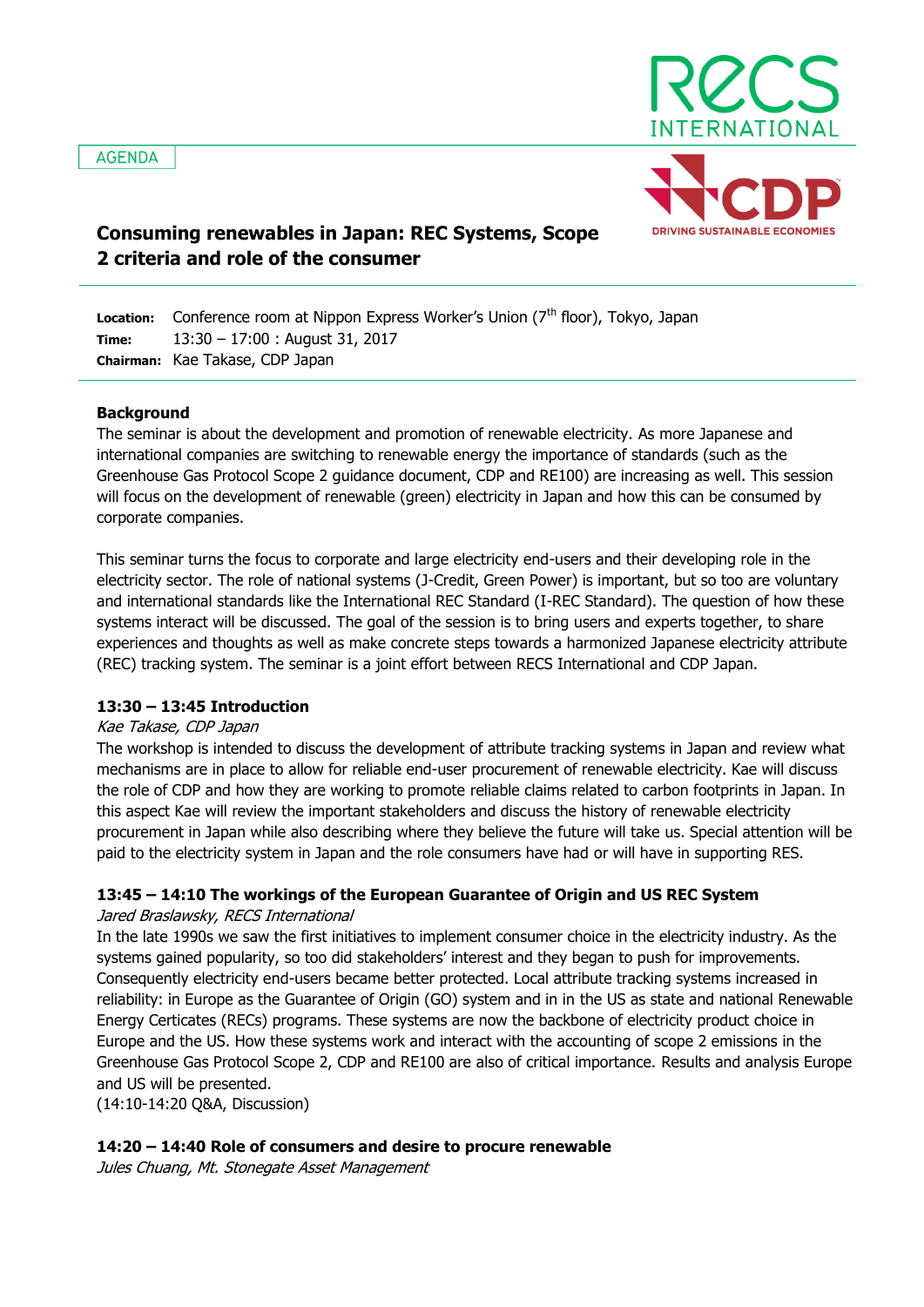

International corporate companies are increasing interested in procuring renewable electricity for their operations. They are doing this to ensure a low-scope 2 accounting number but also to support their stakeholders and shareholders. Corporate end-users are looking to procure renewables from specific technologies, locations and instillations. What they are looking for however is that the standards that guarantee this are as standardized as possible. How corporate end-users look at electricity procurement and the role of market players will be discussed.

(14:40-14:50 Q&A, Discussion)

## **14:50 – 15:05 Break**

## **15:05 – 15:30 Development of the International REC Standard (I-REC Standard)**

Jared Braslawsky, RECS International

In an effort to compile international best practices in tracking electricity the International REC Standard (I-REC Standard) has developed the I-REC Code documentation. This can easily be implemented by national governments and other stakeholders in locations where there is the need for internationally recognized and robust voluntary tracking systems. As more countries adhere to the International REC Standard, market players and other stakeholders have learned quite a lot. Determining a potential role for the I-REC Standard in Japan would be part of the broader discussion had with attendees of the workshop. An overview of I-REC systems and volumes will be presented.

(15:30-15:40 Q&A, Discussion)

## **15:40 – 16:00 History of Systems in Japan**

TBD, IEEJ or CRIEPI (16:00-16:10 Q&A, Discussion)

## **16:10 – 16:30 J-Credit as part of a larger plan**

### TBD, Ministry of Economy, Trade and Industry (METI) and Ministry of Environment (MOE)

The J-Credit scheme, historically an offsetting mechanism, is currently undergoing a reformulation to allow for J-Credits to be used in adherence with the GHGP Scope 2 guidance. METI and/or MOE will provide a history of the J-credit system and provide an overview of the redevelopment of the system for use as an attribute tracking system. Focus will also be given to the registry and system which administers the credits. The J-Credit scheme will be discussed in the greater context of policy initiatives that are taking place in Japan. What is being done to promote renewables in Japan and how does the J-Credit interact. What is the role of PPA agreements and other direct procurement options. How international market players and consumers be able to interact and how support/subsidy systems interact with the J-Credit scheme will be part of this discussion.

(16:15-16:30 Q&A, Discussion)

## **16:30 – 17:00 Discussion with all attendees on future of Japanese tracking systems**

### Access to the Venue

5 minutes walk from Tokyo Metro Ginza line "Toranomon" station  $\rightarrow$  Exit 5,6,11. 8 minutes walk from Tokyo Metro Marunouchi line "Kokkai Gijido Mae" station $\rightarrow$  Exit 2,3,4.

We will have casual reception afterwards, with approximately 3000 yen fee (depends on the plan).